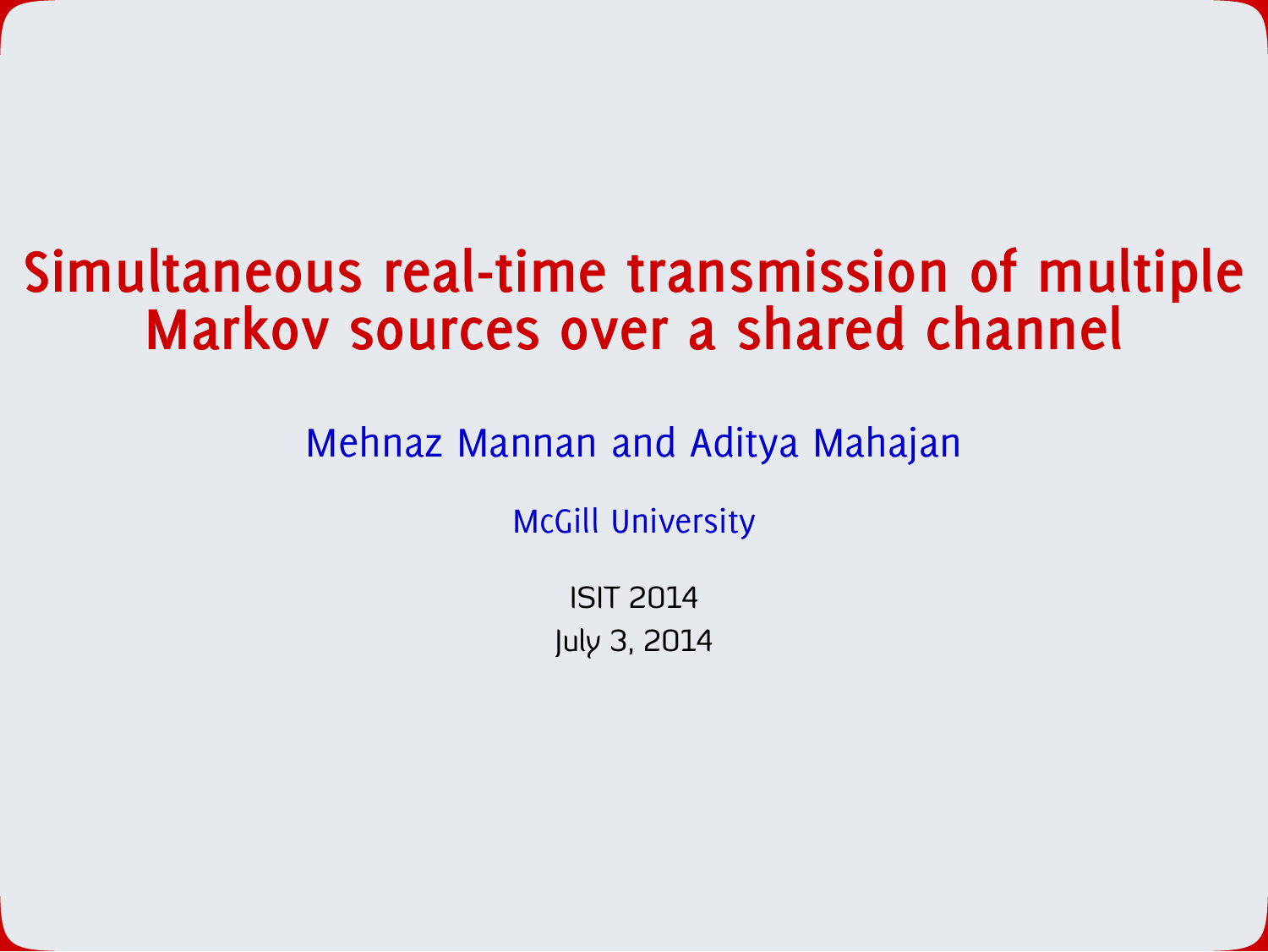### **The communication system**



Sources  $\pi$  independent Markov sources  $\{S_t^i\}_{t=0}^\infty, \, i\in\{1,\dots,n\}$ 

Quantizer  $Q_t = f_t(S_{1:t}, Q_{1:t-1}), Q_t \in \mathcal{Q}$ , where  $S_t = (S_t^1, \ldots, S_t^n)$ .

Receiver  $\hat{S}_t = (\hat{S}_t^1, ..., \hat{S}_t^n) = g_t(Q_{1:t}).$ 

Separable  $d(S_t, \hat{S}_t) =$ distortion n  $\sum$  $i=1$  $d^i(S_t^i, \hat{S}_t^i)$ .

Objective Choose encoding-decoding strategy  $(f, g) = (\{f_t\}_{t=1}^{\infty}, \{g_t\}_{t=1}^{\infty})$  to minimize  $J_{\beta}(\mathbf{f}, \mathbf{g}) = \mathbb{E}^{(\mathbf{f}, \mathbf{g})} \left[ \; \sum\limits^{\infty} \right]$  $\sum$  $t=1$  $\beta^{t-1} d(S_t, \hat{S}_t) \, \Big| \, S_0 = s_0 \big], \quad \text{where } \beta \in (0,1).$ 

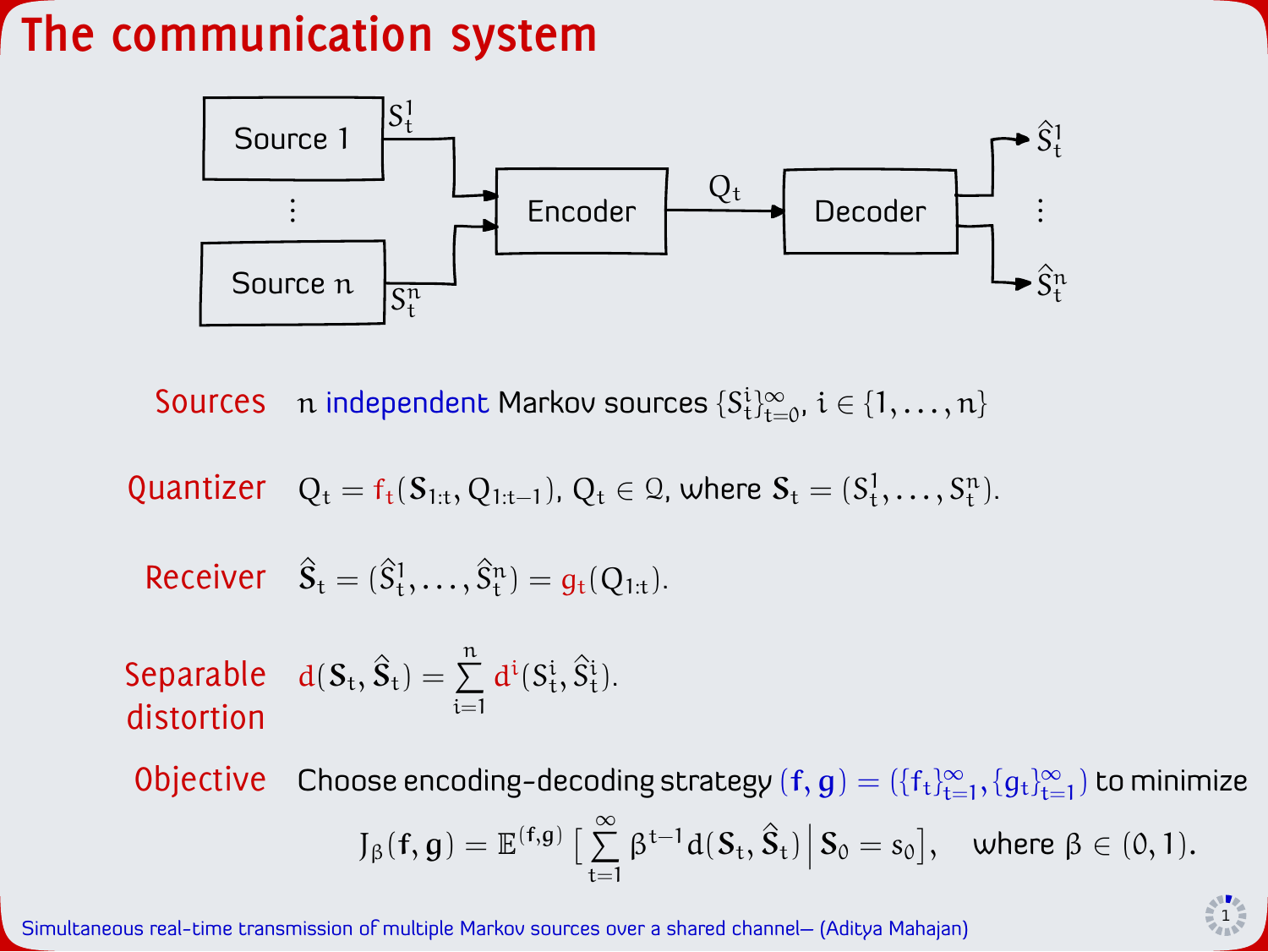#### **Literature overview**

#### Witsenhausen No loss of optimality in using encoding strategies of the form

1979

 $Q_t = f_t(S_t, Q_{1:t-1})$ 

Generalizes to higher order Markov sources and source coding with lookahead (i.e., finite decoding delay)

Walrand-Varaiya 1983 Define  $\Pi_{\mathsf{t}|\mathsf{t}-1}$  and  $\Pi_{\mathsf{t}|\mathsf{t}}$  as follows: for  $\mathbf{s} = (s^1, \dots, s^n)$  $\Pi_{t|t-1}(s) = \mathbb{P}(S_t = s | Q_{1:t-1}); \quad \Pi_{t|t}(s) = \mathbb{P}(S_t = s | Q_{1:t}).$ 

> Then, there is no loss of optimality in restricting attention to encoding and decoding strategies of the form

 $Q_t = f_t(S_t, \Pi_{t|t-1}),$   $\hat{S}_t = g_t(\Pi_{t|t}).$ 

- Linder-Yüksel 2013 showed that such results hold under quite general assumptions on the Markov source and distortion function.
- Similar result under some restrictive assumptions was also established by Borkar-Mitter-Tatikonda 2001.



<sup>▶</sup> Witsenhausen, "On the structure of real-time source coders," BST| 1979.

 $\triangleright$  Walrand and Varaiya, "Optimal causal coding-decoding problems," IT 1983.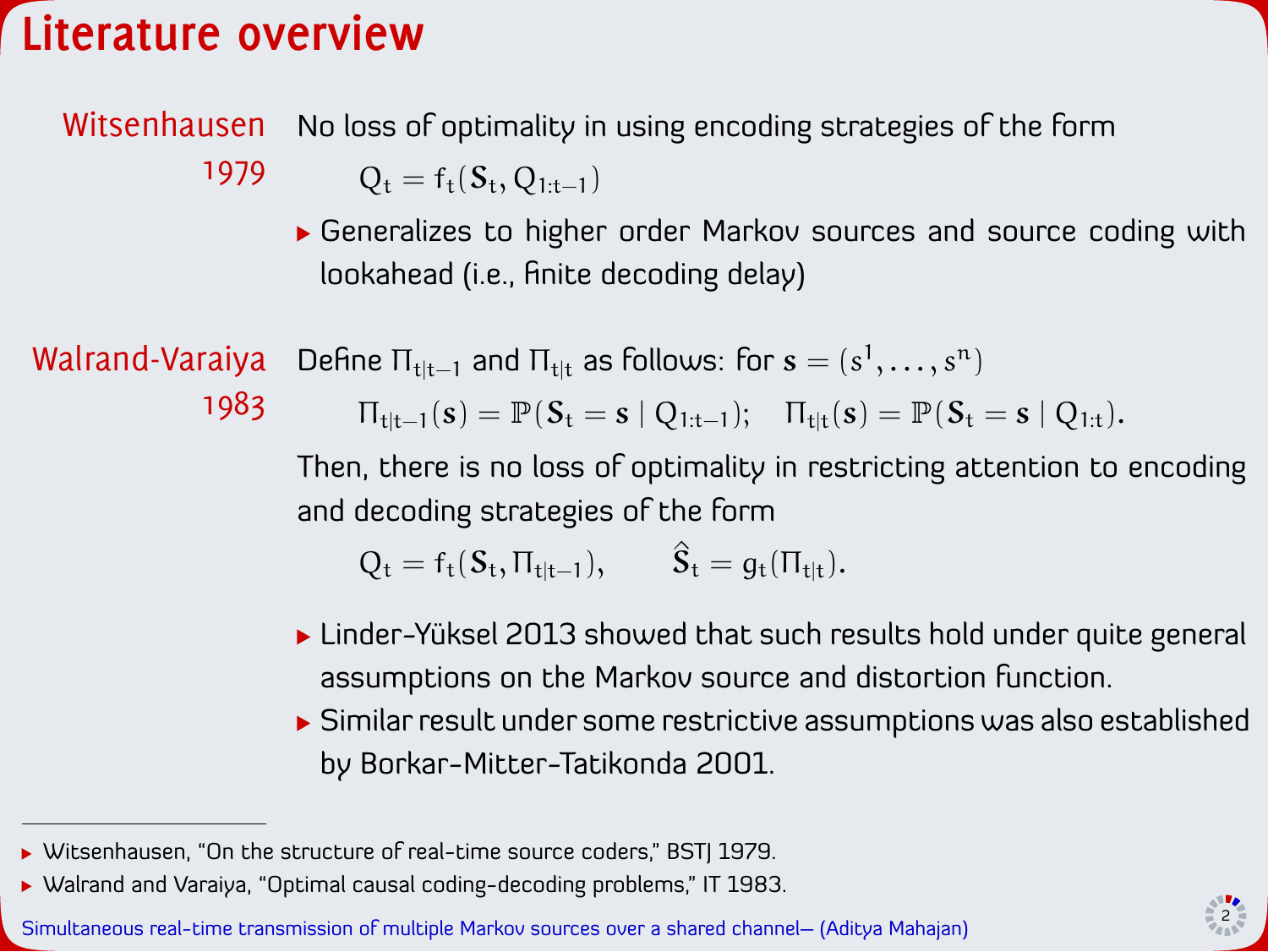### **Literature overview (continued)**

#### Generalizations  $\rightarrow$  Joint source-channel coding (Teneketzis 2006; M-Teneketzis 2009)

- Coding with side-information (Teneketzis 2006)
- Variable rate quantization (Kaspi-Merhav 2012)
- Finite lookahead (Asnana-Weissman 2013)
- Multi-terminal setups (Nayyar-Teneketzis 2011; Yüksel 2013).

- Other ways to ► Zero-delay coding of individual sequences
- model real-time Causal coding and sequential coding
- communication Finite block length coding
	- ▶ Zero-delay streaming

 $\blacktriangleright$  . . . .

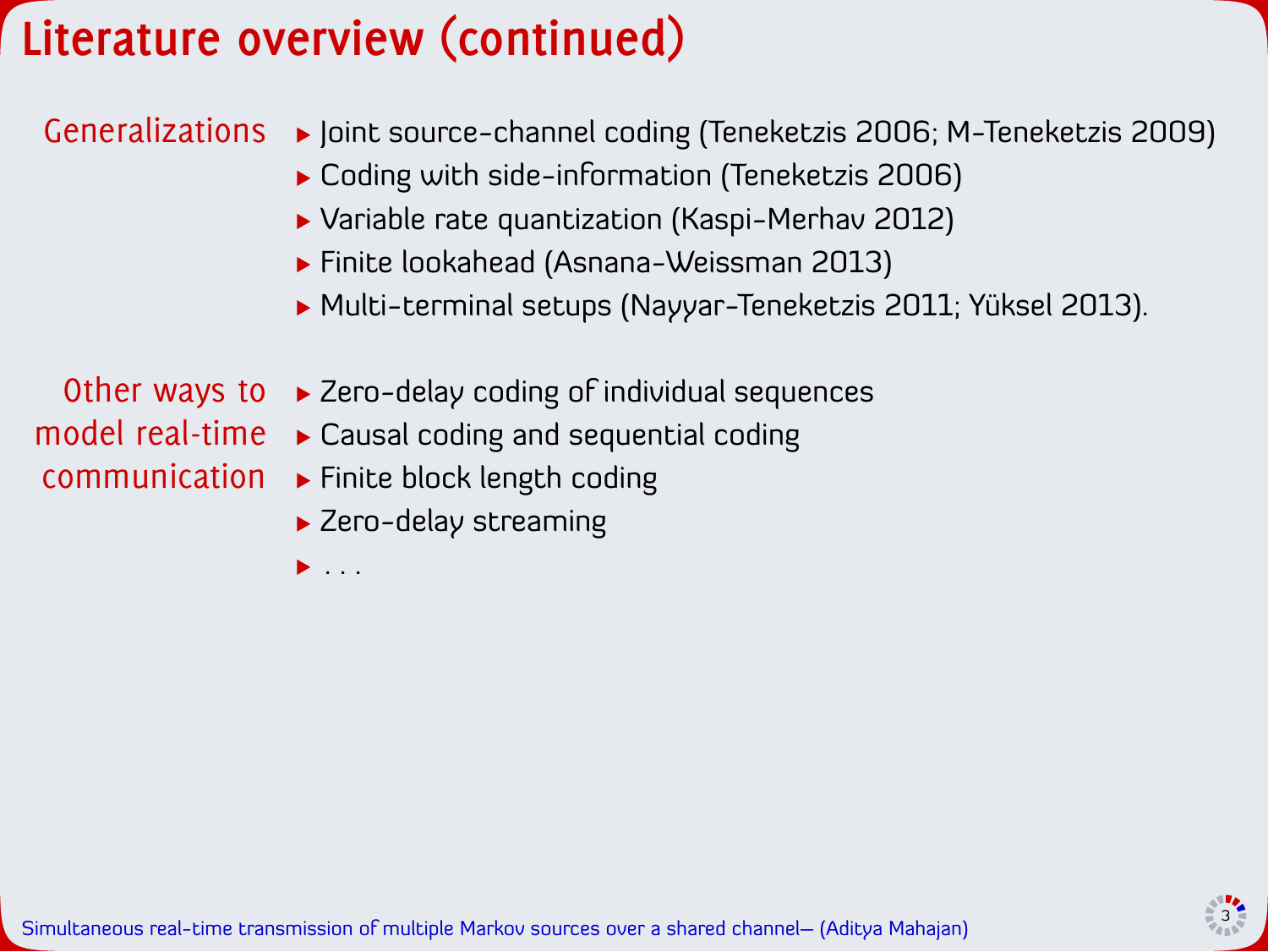### **The main idea of this paper**



- Identify dynamic program to search for optimal strategies.
- **These results have been on limited use because of the inherent** computational complexity in solving the resultant dynamic programs
- In the model presented above, the source is a collection of  $n$  sources. Thus solving the corresponding dynamic program will be an order of magnitude more difficult than than of a single Markov source.

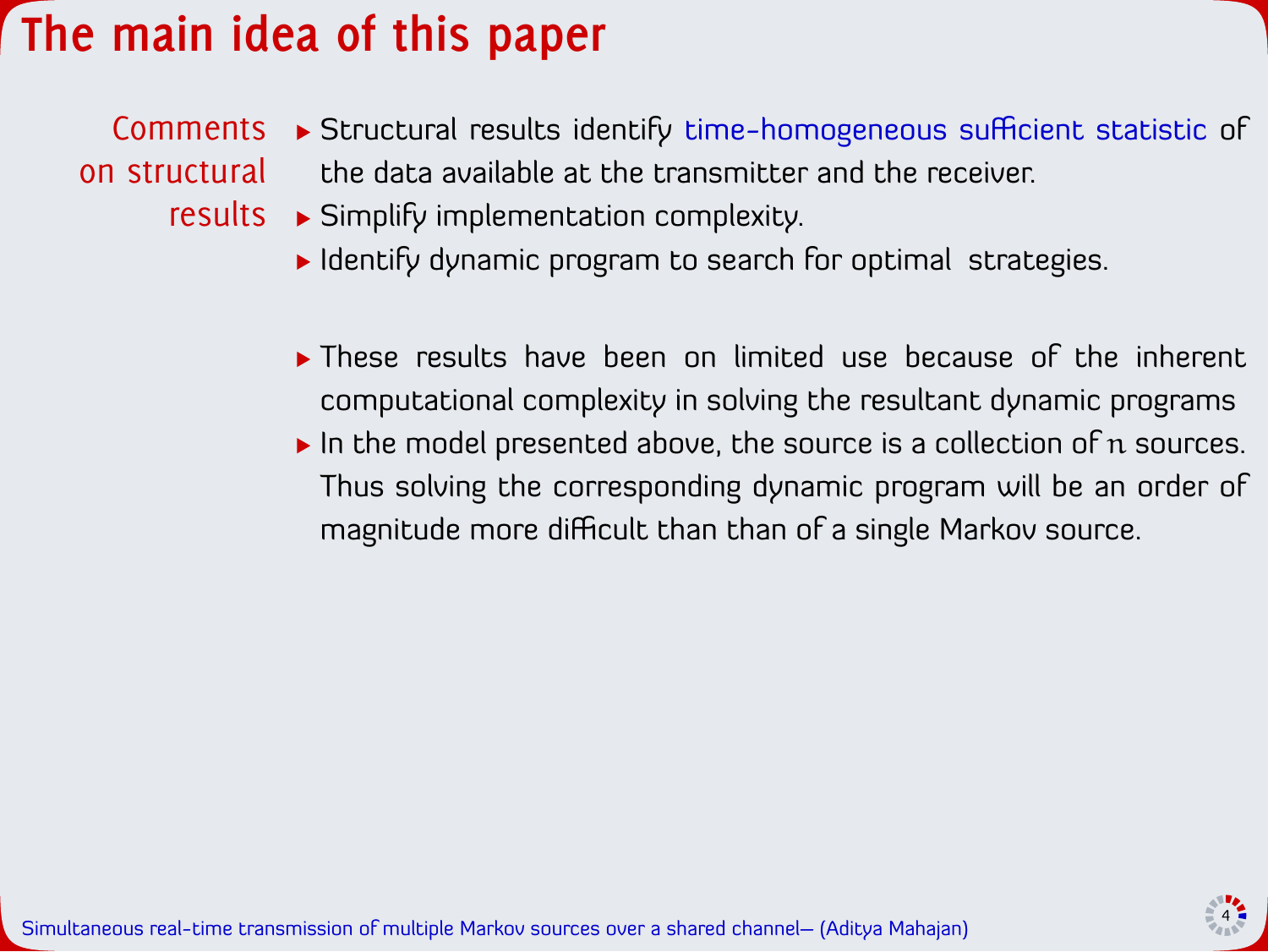#### **The main idea of this paper**



- ▶ Identify dynamic program to search for optimal strategies.
- **These results have been on limited use because of the inherent** computational complexity in solving the resultant dynamic programs
- In the model presented above, the source is a collection of  $n$  sources. Thus solving the corresponding dynamic program will be an order of magnitude more difficult than than of a single Markov source.

the approach

- Outline of ► Simplify the problem by imposing assumptions on the structure of the encoding-decoding strategies.
	- Under these assumptions, the problem reduces to a partially observable scheduling problem.

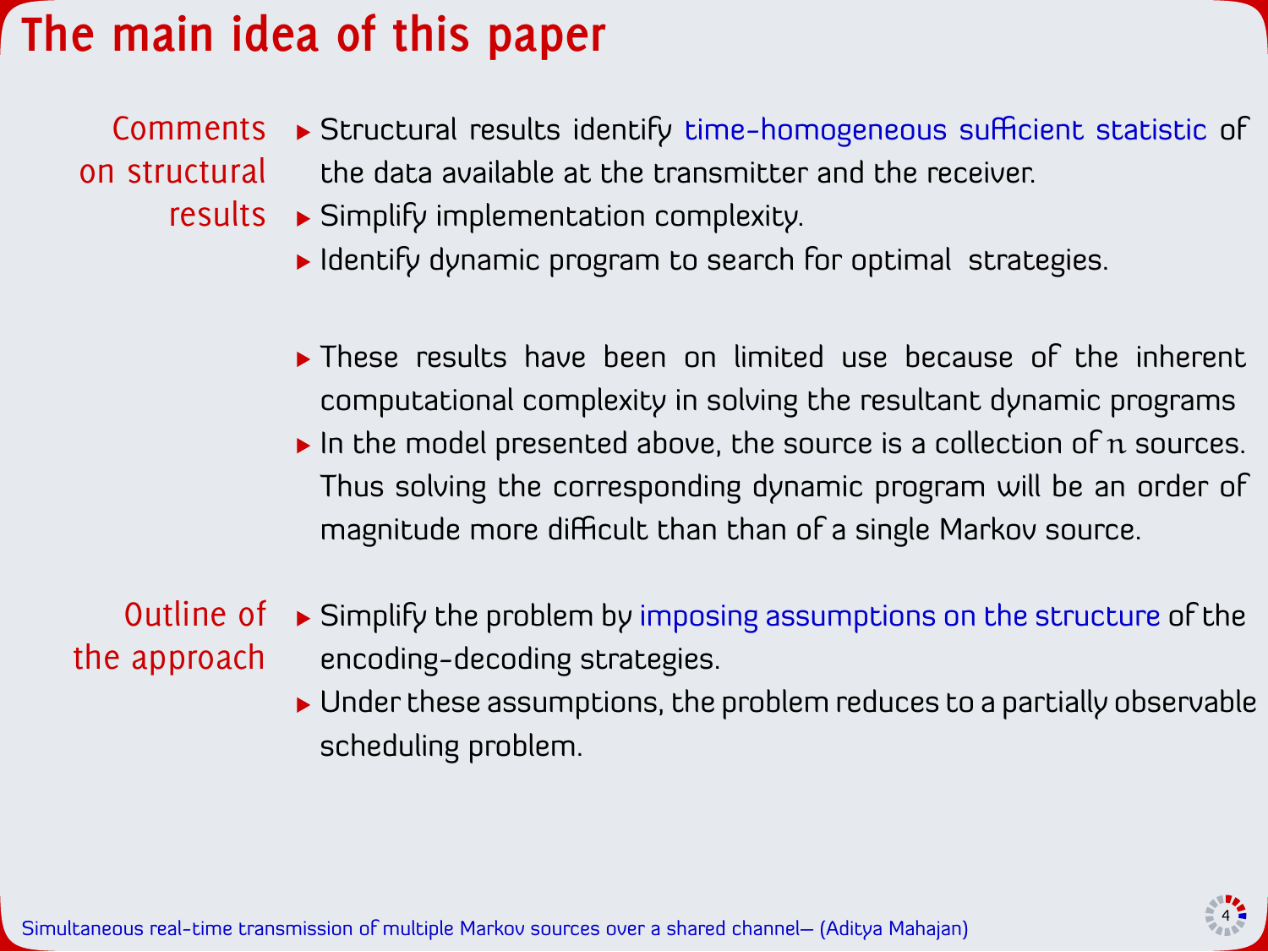### **The main idea of this paper**



- ▶ Identify dynamic program to search for optimal strategies.
- ▶ These results have been on limited use because of the inherent computational complexity in solving the resultant dynamic programs
- $\blacktriangleright$  In the model presented above, the source is a collection of n sources. Thus solving the corresponding dynamic program will be an order of magnitude more difficult than than of a single Markov source.

# the approach

- Outline of ► Simplify the problem by imposing assumptions on the structure of the encoding-decoding strategies.
	- Under these assumptions, the problem reduces to a partially observable scheduling problem.
	- ▶ Convert the resultant POMDP to a countable state MDP.
	- Find a sequence of approximating finite state dynamic programs that converge to the solution of countable state MDP.

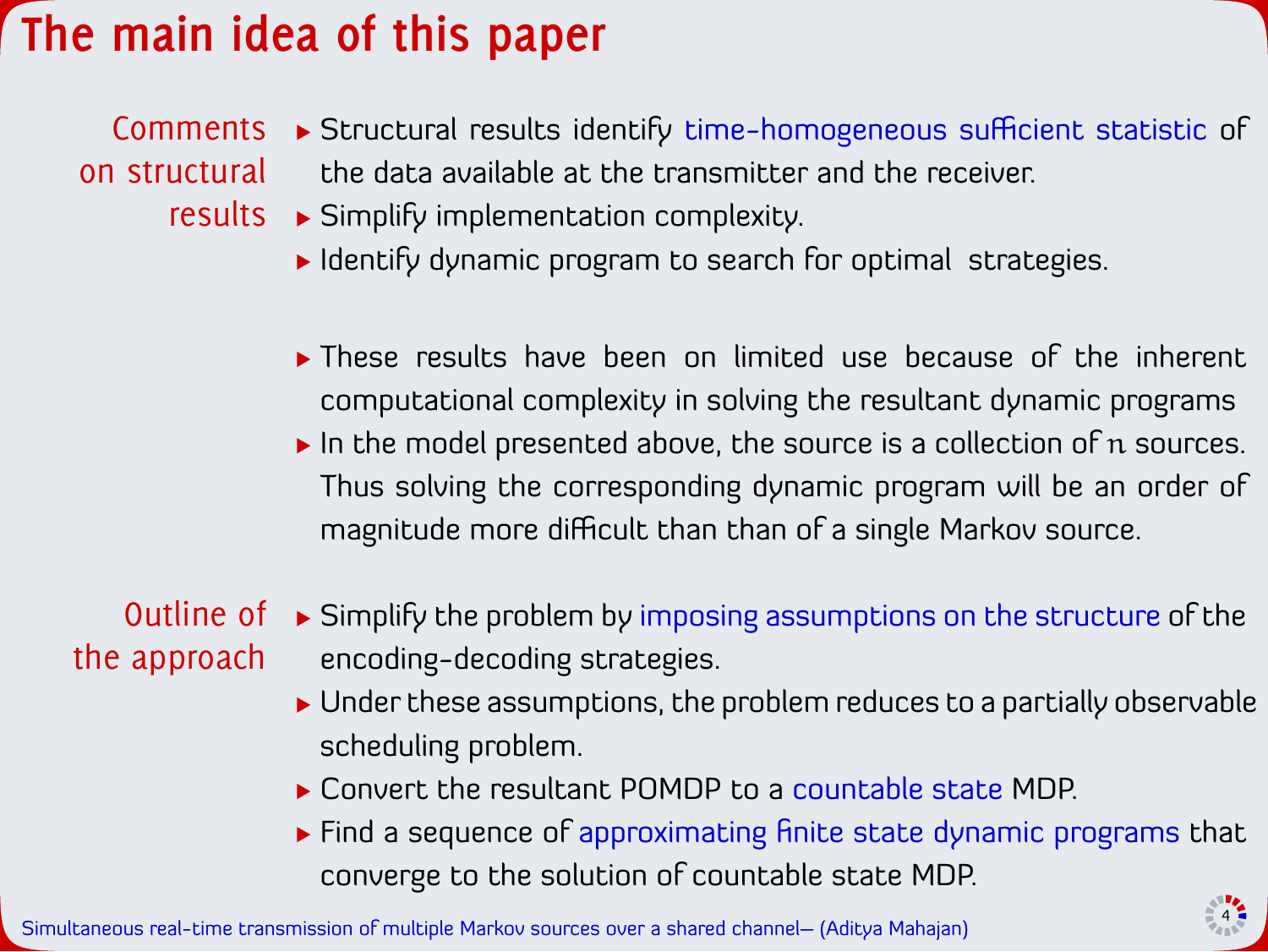## **Assumption A1: Separation of quantization and scheduling**

Individual For each source, a Walrand-Varaiya type strategy (for transmitting over Walrand-Varaiya alphabet 2) has been specified.

type strategies  $\;\blacktriangleright$  For every  $\pi^{\mathfrak{i}}_{\mathfrak{t}|\mathfrak{t}-1} \;\;\in\;\; \Delta({\rm S}^{\mathfrak{i}})$ , the encoding strategy prescribes the quantization symbol

 $q_t^i = f_t^i(s_t^i, \pi_{t|t-1}^i)$ 

For every  $\pi^i_{\sf{tl}}\ \in\, \Delta({\rm S}^{\rm i})$ , the decoding strategy prescribes the source reconstruction

 $\hat{s}^i_t = g^i_t(\pi^i_{t|t})$ 

Scheduling → At each time, the encoder chooses an index  $U_t \in \{1,\ldots,n\}$  according strategies to a scheduling strategy  $\{h_t\}_{t=1}^\infty$ 

$$
U_t = h_t(S_t, \Pi_{t|t-1})
$$

and transmits

 $Q_t = (U_t, f_t^{U_t}(S^{U_t},, \Pi_{t|t-1}^{U_t}))$ 

 $\triangleright$  The decoder updates  $\Pi_{tl-1}$  to  $\Pi_{tl}$  and generates

$$
\widehat{S}^i_t = g^i_t(\Pi^i_{t|t}), \quad \forall i.
$$

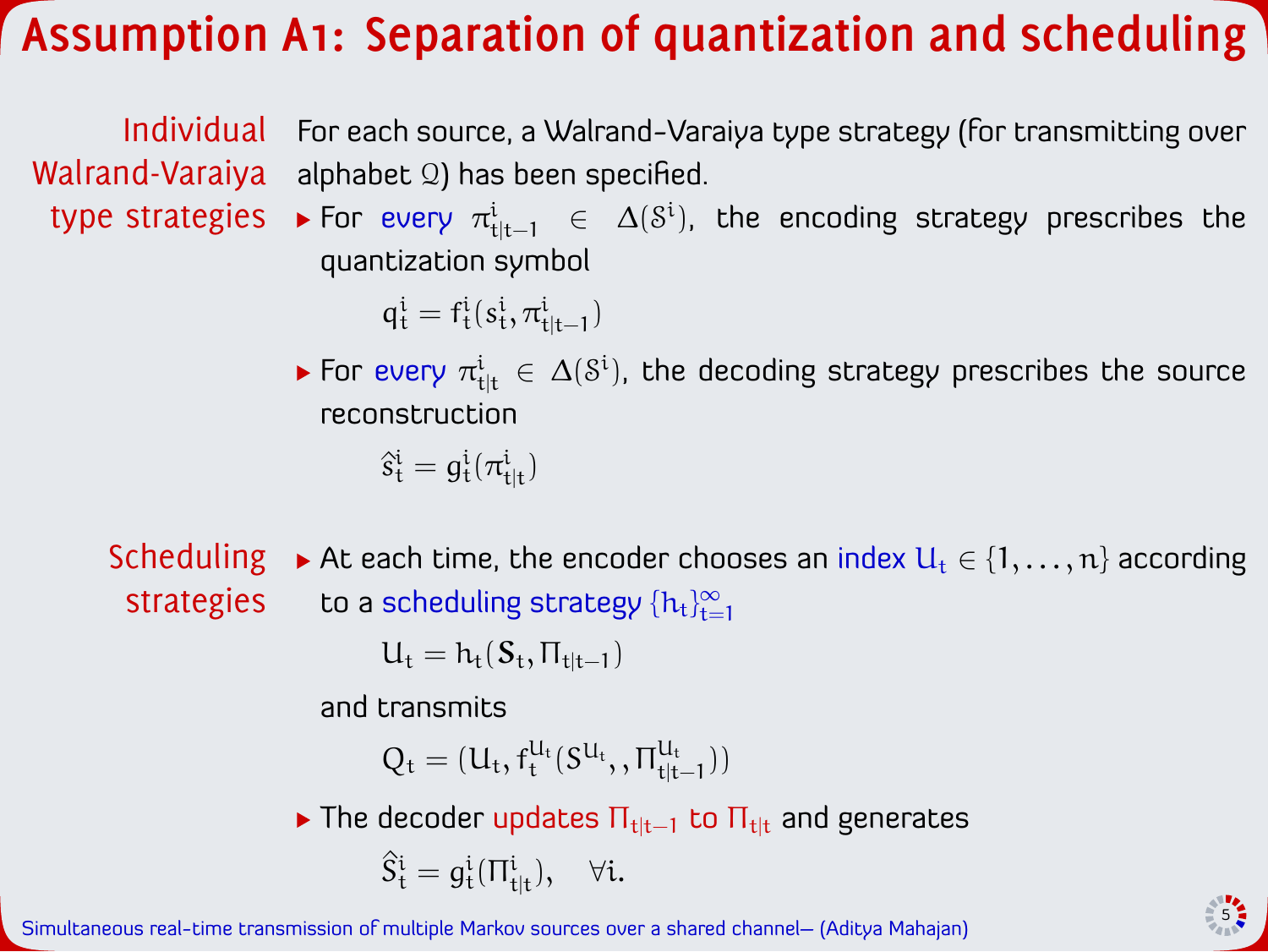#### **Assumption A2: Oblivious posterior update**

- Update of  $\triangleright$  In general, the evolution of the posterior distribution  $\Pi_{t|t-1}$  to  $\Pi_{t|t}$  is posterior coupled with the scheduling strategy  $\{h_t\}_{t=1}^{\infty}$ .
- distribution Hence, the dynamic program will be similar to that of decentralized stochastic control problems (each step will be a functional optimization problem of choosing  $h_t$ ).

Oblivious posterior update

The transmitter and receiver keep track of marginal distributions

$$
\Pi_{t|t-1}=(\Pi_{t|t-1}^1,\ldots,\Pi_{t|t-1}^n),\quad \Pi_{t|t}=(\Pi_{t|t}^1,\ldots,\Pi_{t|t}^n).
$$

These are updated as follows:

$$
\Pi_{t|t}^i = \begin{cases} \, \ell_t^i(\Pi_{t|t-1}^i, q_t^i), & \text{if } Q_t = (i, q_t^i) \\ \, \Pi_{t|t-1}^i, & \text{otherwise} \end{cases}
$$

and

$$
\Pi_{t+1|t}^i=\Pi_{t|t}^iP^i
$$

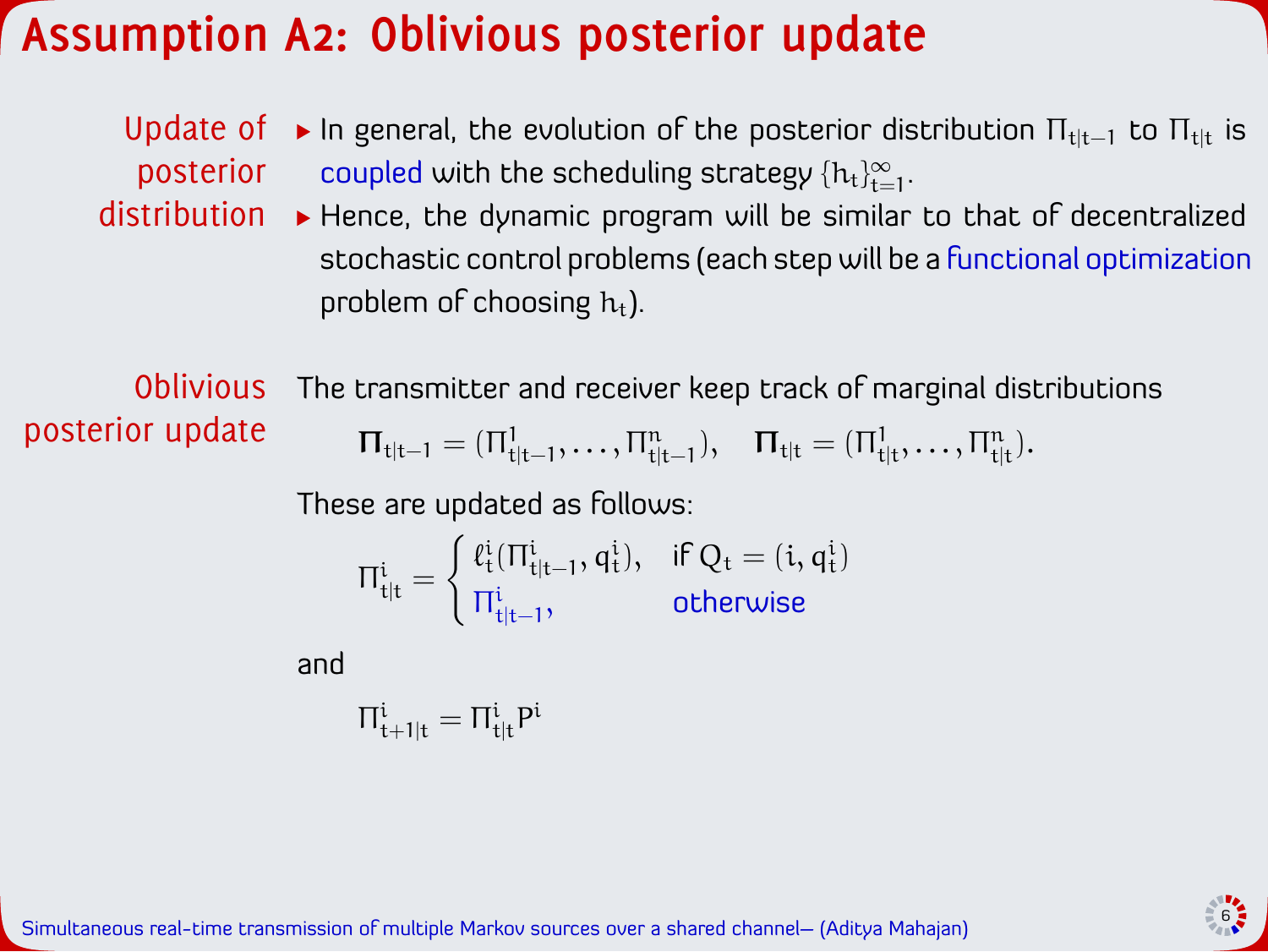#### **Simplified problem and its solution**

Problem formulation Given individual time-homogeneous Walrand-Varaiya-type strategies for all sources and assuming oblivious posterior update, find a scheduling strategy  $h$  to minimize

$$
J_{\beta}(\boldsymbol{h})=\mathbb{E}^{\boldsymbol{h}}\Big[\sum_{t=1}^{\infty}\beta^{t-1}d(S_{t},\widehat{S}_{t})\,\Big|\,S_{0}=s_{0}\Big],\quad\text{where }\beta\in(0,1).
$$

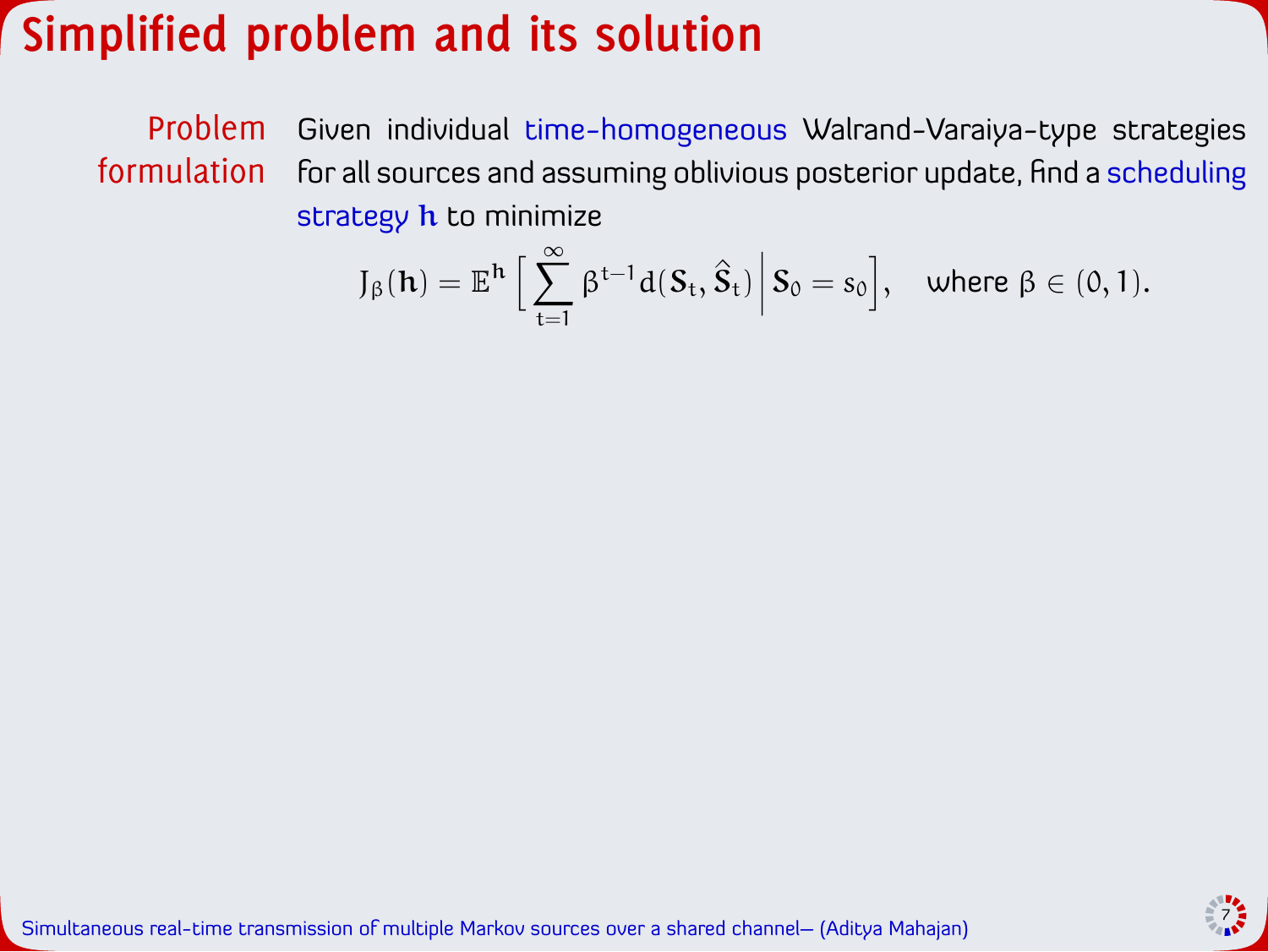#### **Simplified problem and its solution**

Problem formulation Given individual time-homogeneous Walrand-Varaiya-type strategies for all sources and assuming oblivious posterior update, find a scheduling strategy  $h$  to minimize

$$
J_{\beta}(\boldsymbol{h})=\mathbb{E}^{\boldsymbol{h}}\,\Big[\sum_{t=1}^{\infty}\,\beta^{t-1}d(\boldsymbol{S}_t,\boldsymbol{\hat{S}}_t)\,\Big|\,\boldsymbol{S}_0=s_0\Big],\quad\text{where }\beta\in(0,1).
$$

**Definition** Let  $D^i(\pi^i) = \sum_{s^i} d^i(s^i, g^i(\pi^i)) \pi^i(s^i)$  denote the expected distortion for source  $\mathrm{i}$  when posterior  $\Pi_{\mathsf{t}\vert\mathsf{t}}^\mathrm{i}$  is  $\pi^\mathrm{i}.$ 

Dynamic program Let  $\mathrm{V:}\prod_{\mathrm{i}=1}^{\mathrm{n}}( \mathrm{S}^{\mathrm{i}} \times \Delta \mathrm{S}^{\mathrm{i}}) \, \rightarrow \, \mathbb{R}$  be the unique bounded fixed point of the following equation: for all  $s^i \in \mathcal{S}^i$ ,  $\pi^i \in \Delta(\mathcal{S}^i)$ ,  $i \in \{1, \ldots, n\}$ 

$$
V(\boldsymbol{s},\boldsymbol{\pi})=\underset{u\in\{1,\dots,n\}}{\text{min}}\Big\{\sum_{i=1}^n D^i(\pi_-^i)+\beta\sum_{\boldsymbol{s}_+}\pi_+(\boldsymbol{s}_+)V(\boldsymbol{s}_+,\boldsymbol{\pi}_+)\Big\}
$$

where  $\bm{\pi}_{-} = (\pi_{-}^{1}, \ldots, \pi_{-}^{n})$  and  $\bm{\pi}_{+} = (\pi_{+}^{1}, \ldots, \pi_{+}^{n}).$ 

Let  $\mathrm{h}^*(\mathbf{s},\bm{\pi})$  denote (any of the) arg min of the above equation. Then, the time-homogeneous scheduling strategy  $h^* = (h^*, h^*, \dots)$  is optimal.

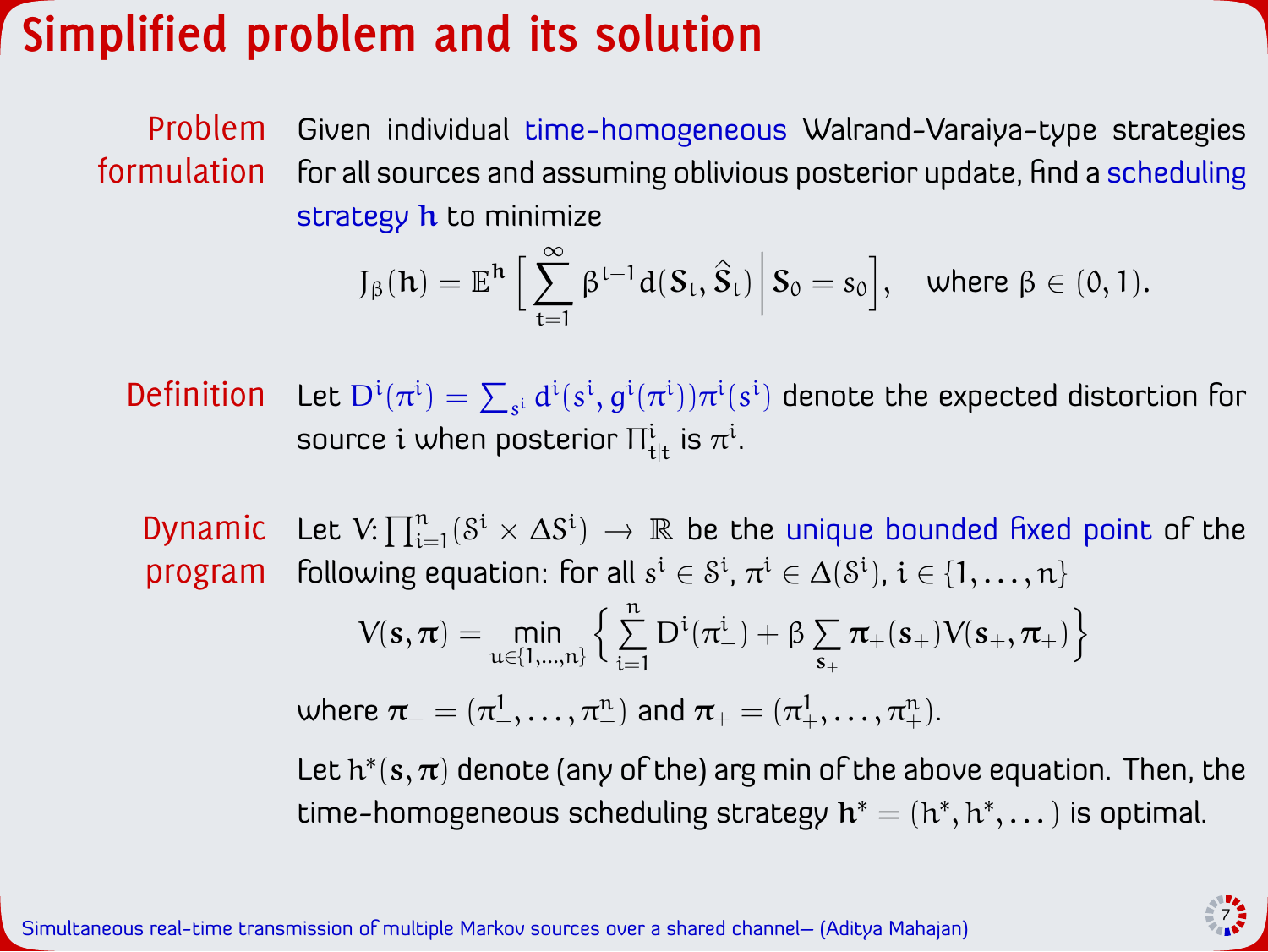#### **Comparison with DP for Walrand-Varaiya setup**

- Unlike real-time quantization which is a decentralized stochastic control problem, the above optimal scheduling problem is a centralized stochastic control problem.
- The dynamic program is a standard infinite horizon POMDP and can be solved using standard computational algorithms for POMDPs (piecewise linear and concave approximations, point-based methods, etc.).
- In contrast, the dynamic program for real-time quantization is more complicated (each step is a functional optimization problem) and no efficient computational algorithms exist.



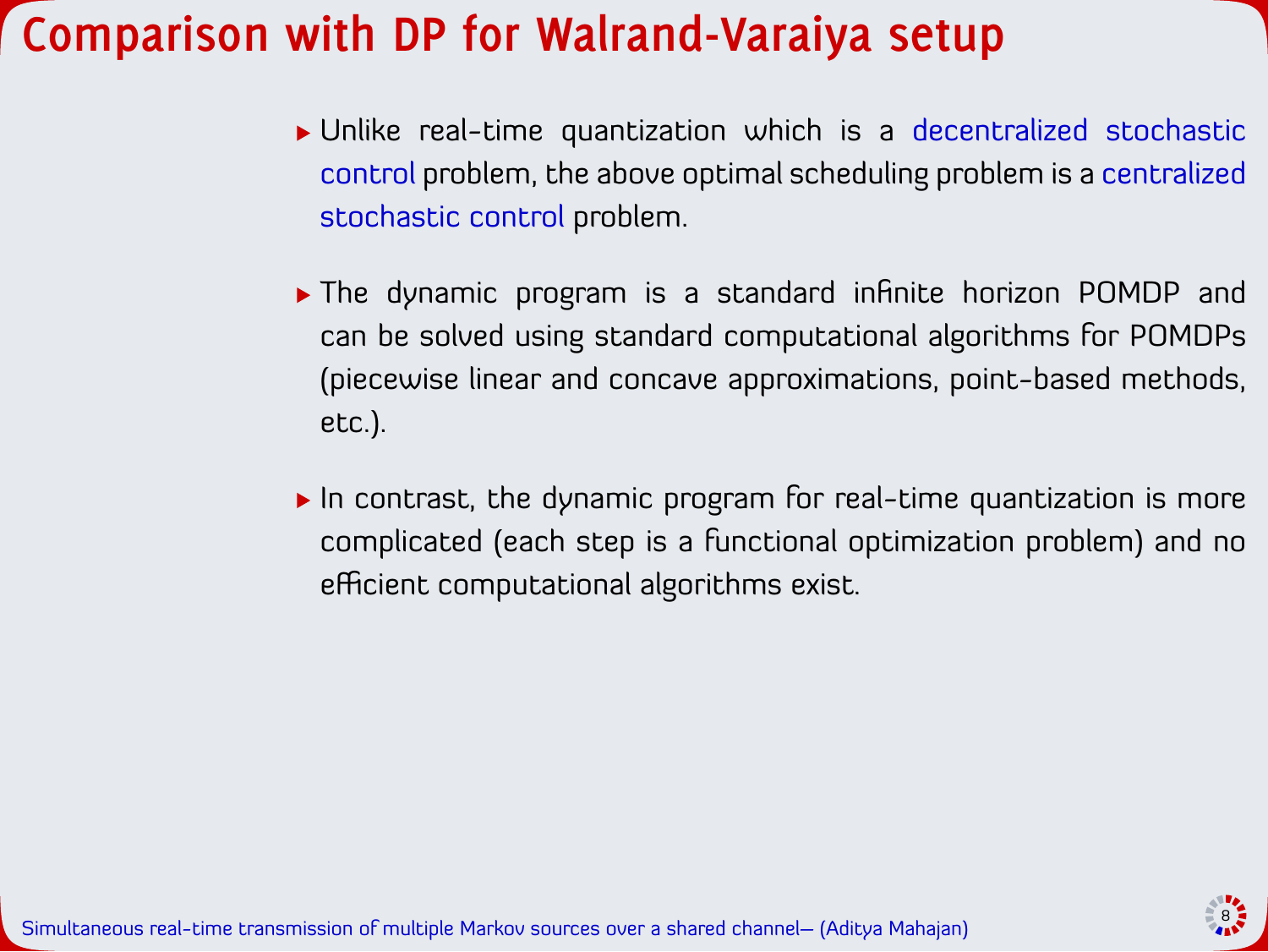#### **A special case**

Assumption A3 The alphabet size of all sources are equal to the quantization alphabet, i.e.,  $|\mathcal{S}^{\mathfrak{i}}| = |\mathfrak{Q}|$  for all  $\mathfrak{i}.$ 

Optimal quantization

▶ Uncoded quantization is optimal, i.e.,  $f^{i}(S_{t}^{i}, \Pi_{t|t-1}^{i}) = S_{t}^{i}$ 

▶ Optimal decoding is the solution to a filtering problem  $g^i(\Pi^i_{t|t}) = \arg \min_{\hat{s}} \sum_s d^i(s,\hat{s}) \Pi^i_{t|t}(s).$ 

Dynamic program

$$
V(\mathbf{s},\boldsymbol{\pi}) = \min_{\mathbf{u} \in \{1,\dots,n\}} \bigg\{ \sum_{i \neq \mathbf{u}} D^i(\pi^i) + \beta \sum_{\mathbf{s}_+} \pi_+(\mathbf{s}_+) V(\mathbf{s}_+,\boldsymbol{\pi}_+) \bigg\}
$$

where

$$
\pi^{\mathfrak{i}}_{+}=\begin{cases} \delta_{s^{\mathfrak{i}}}^{\phantom{\mathfrak{p}}\mathfrak{i}},& \text{ if } u=\mathfrak{i} \\ \pi^{\mathfrak{i}}\mathsf{P}^{\mathfrak{i}},& \text{ otherwise.}\end{cases}
$$

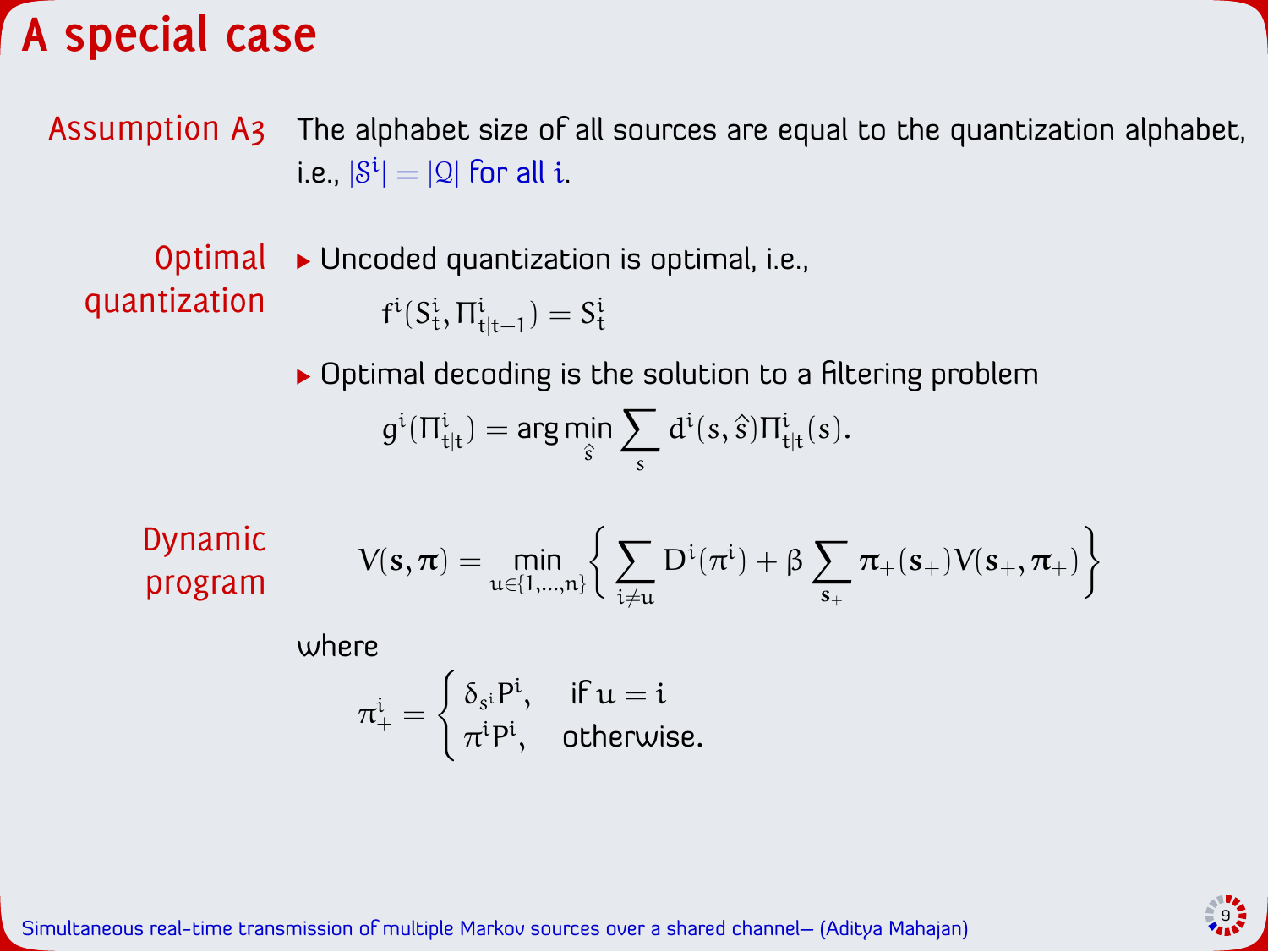#### **Simplification of the special case**

Reachability Under any scheduling strategy the reachable set of  $\Pi_{\mathsf{t}|\mathsf{t}-1}$  is  $\prod_{\mathsf{i}=1}^\mathsf{n} \mathcal{R}^\mathsf{i}$ analysis where

 $\mathcal{R}^{\mathfrak{i}}=\{\delta_{z}(\mathsf{P}^{\mathfrak{i}})^{k}\in \Delta(\mathcal{S}^{\mathfrak{i}}):z\in \mathcal{S}^{\mathfrak{i}}\ \textsf{and}\ k\in\mathbb{Z}_{>0}\}$ 

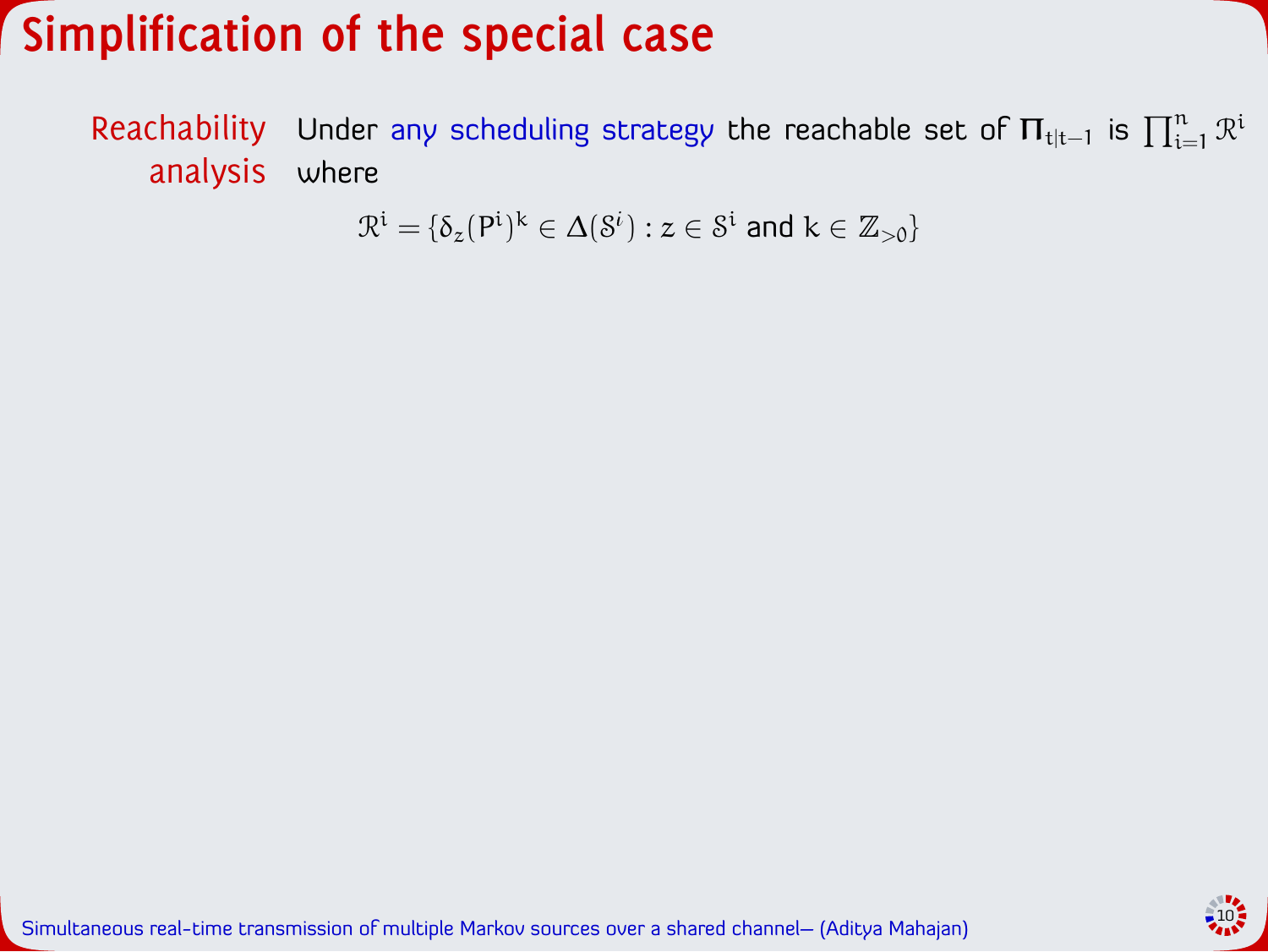#### **Simplification of the special case**

**Reachability** analysis Under any scheduling strategy the reachable set of  $\mathbf{\Pi}_{\mathrm{tlt}-1}$  is  $\prod_{\mathrm{i=1}}^{\mathrm{n}}\mathcal{R}^{\mathrm{i}}$ where

 $\mathcal{R}^{\mathfrak{i}}=\{\delta_{z}(\mathsf{P}^{\mathfrak{i}})^{k}\in \Delta(\mathcal{S}^{\mathfrak{i}}):z\in \mathcal{S}^{\mathfrak{i}}\ \textsf{and}\ k\in\mathbb{Z}_{>0}\}$ 

Countable state DP For any  $s^i, z^i \in \mathcal{S}^i$  and  $k^i \in \mathbb{Z}_{>0}$ Let  $\hat{V}$  be the unique bounded fixed point of the following:  $\hat{V}(s^1, s^2, z^1, k^1, z^2, k^2) = \min \{ \hat{W}^1(s^1, z^2, k^2), \ \hat{W}^2(s^2, z^1, k^1) \}$ 

where  $W^i(\cdot,\cdot,\cdot)$  are defined appropriately.

- Let  $\hat{h}^*(s^1, s^2, z^1, k^1, z^2, k^2)$  denote the arg min of the right hand side. For any  $s^1 \in \mathcal{S}^{\text{t}}$  and  $\pi^{\text{i}} = \delta_{z^{\text{i}}}(\mathsf{P}^{\text{i}})^{\text{k}^{\text{i}}} \in \mathcal{R}^{\text{i}}$ , define
	- $h^*(s^1, s^2, \pi^1, \pi^2) = \hat{h}^*(s^1, s^2, z^1, k^1, z^2, k^2).$

Then, the stationary strategy  $\mathbf{h} = (h^*, h^*, \dots)$  is optimal.

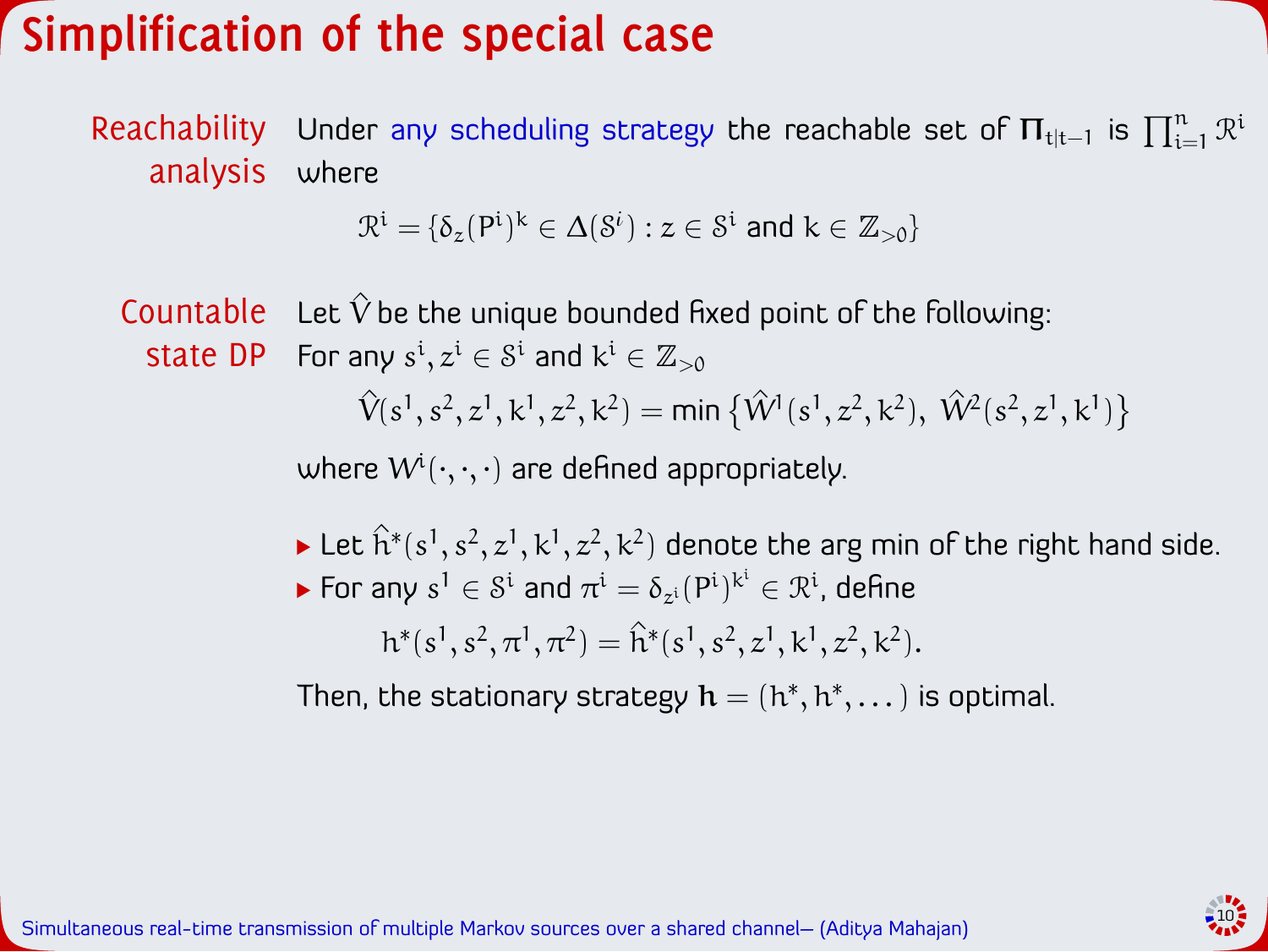### **Finite state approximation**

Finite state DP Let  $\mathbb{Z}_m$  denote the set  $\{1,\ldots,m\}$ . Let  $\hat{V}_m$  be the unique bounded fixed point of the following: For any  $s^{\mathfrak{i}}, z^{\mathfrak{i}} \in \mathcal{S}^{\mathfrak{i}}$  and  $\mathrm{k}^{\mathfrak{i}} \in \mathbb{Z}_{\mathfrak{m}}$ 

 $\hat{V}_{m}(s^1, s^2, z^1, k^1, z^2, k^2) = \min \left\{ \hat{W}_{m}^1(s^1, z^2, k^2), \ \hat{W}_{m}^2(s^2, z^1, k^1) \right\}$ 

where  $\overline{\mathcal{W}}_{\mathfrak{m}}^i(\cdot,\cdot,\cdot)$  are defined appropriately (see paper for details).

Let  $\hat{\mathsf{h}}_{\mathfrak{m}}^{*}$  be the corresponding optimal strategy.

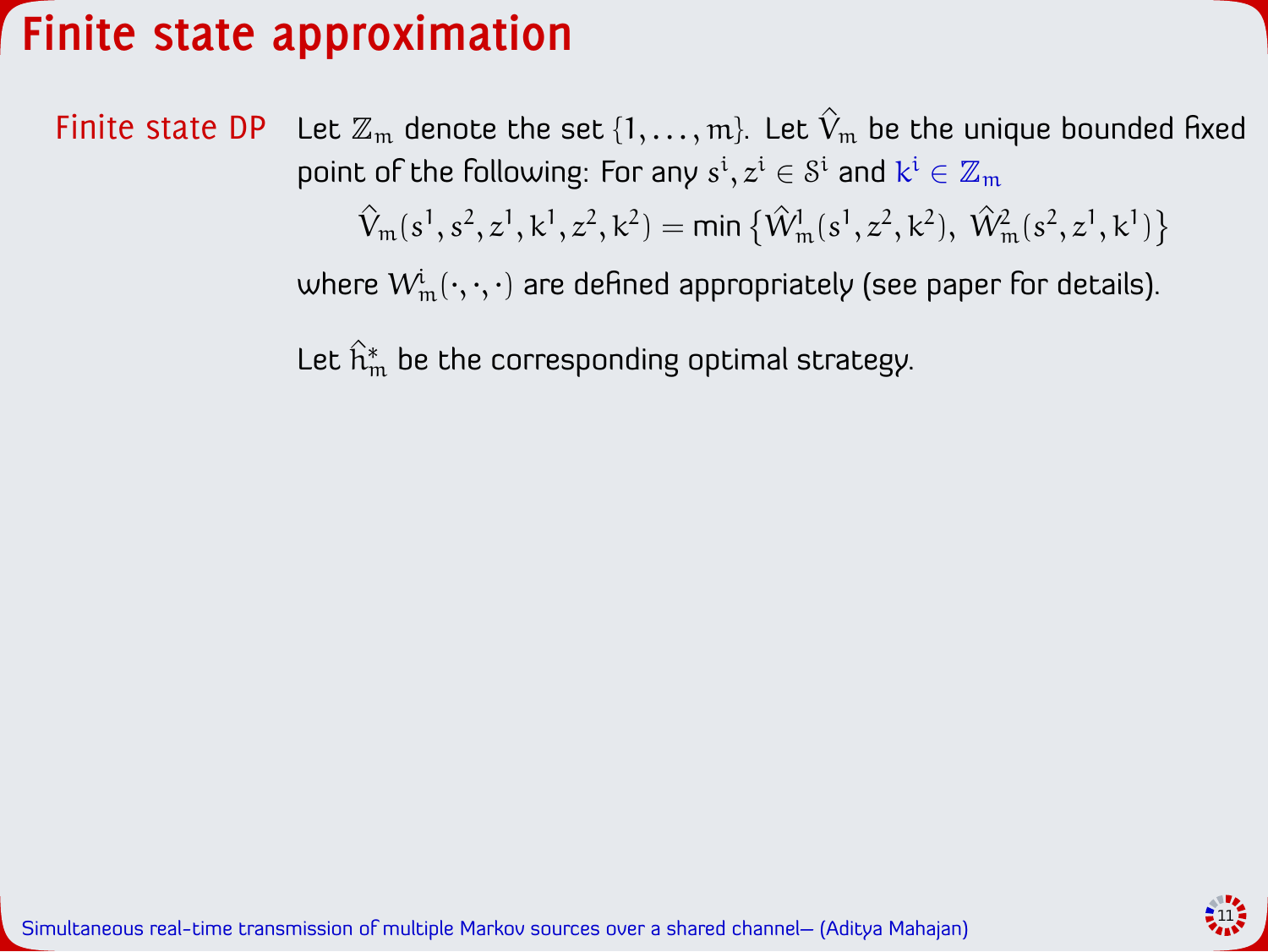### **Finite state approximation**

Finite state DP Let  $\mathbb{Z}_m$  denote the set  $\{1,\ldots,m\}$ . Let  $\hat{V}_m$  be the unique bounded fixed point of the following: For any  $s^{\mathfrak{i}}, z^{\mathfrak{i}} \in \mathcal{S}^{\mathfrak{i}}$  and  $\mathrm{k}^{\mathfrak{i}} \in \mathbb{Z}_{\mathfrak{m}}$  $\hat{V}_{m}(s^1, s^2, z^1, k^1, z^2, k^2) = \min \left\{ \hat{W}_{m}^1(s^1, z^2, k^2), \ \hat{W}_{m}^2(s^2, z^1, k^1) \right\}$ where  $\overline{\mathcal{W}}_{\mathfrak{m}}^i(\cdot,\cdot,\cdot)$  are defined appropriately (see paper for details).

Let  $\hat{\mathsf{h}}_{\mathfrak{m}}^{*}$  be the corresponding optimal strategy.

$$
\text{Theorem} \quad \blacktriangleright \lim_{m \to \infty} \hat{V}_m = \hat{V}.
$$

Any limit point of sequence  $\{ \hat{\bm{\mathsf{h}}}_\mathfrak{m}^\infty \}_{\mathfrak{m}=1}$  is an optimal scheduling strategy.

Proof idea Show that the above finite state model forms an augmentation type approximation sequence (Sennott 1999)

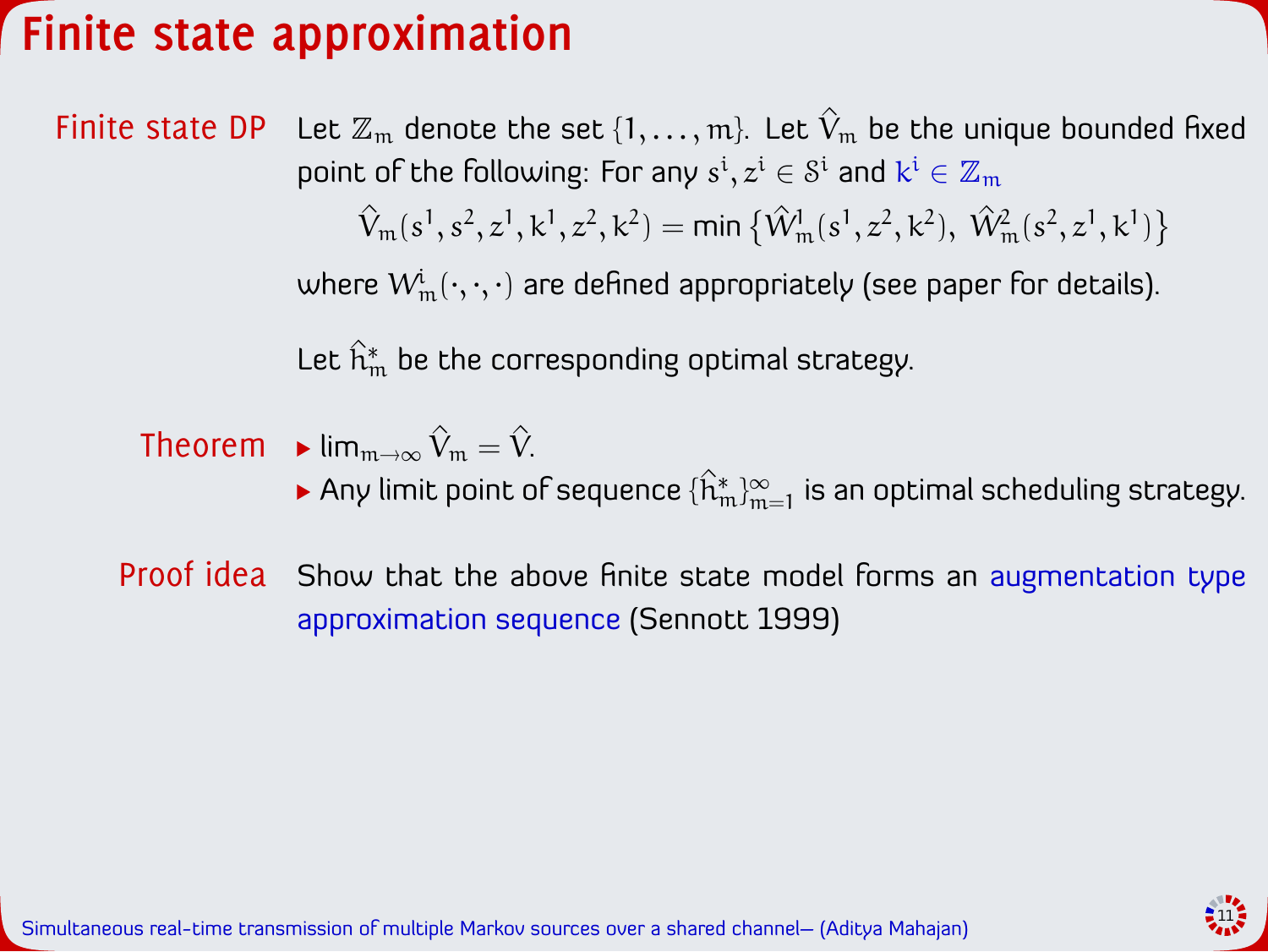#### **Numerical example**

Setup  $\rightarrow$  2 binary sources  $\rightarrow$  Hamming distortion  $\rightarrow$  Discount  $\beta = 0.9$  $P^1 =$  $\lfloor$ ∑.9 ∑.−  $0.1 \quad 0.9$ and  $P^2 =$  $\lfloor$ ∑.9 ∑.−  $0.7 \quad 0.3$ .

**Optimal strategy → Value functions converge at m = 30. Plot of**  $h_{30}^{*}(s^{1}, s^{2}, \pi^{1}, \pi^{2})$ **:**